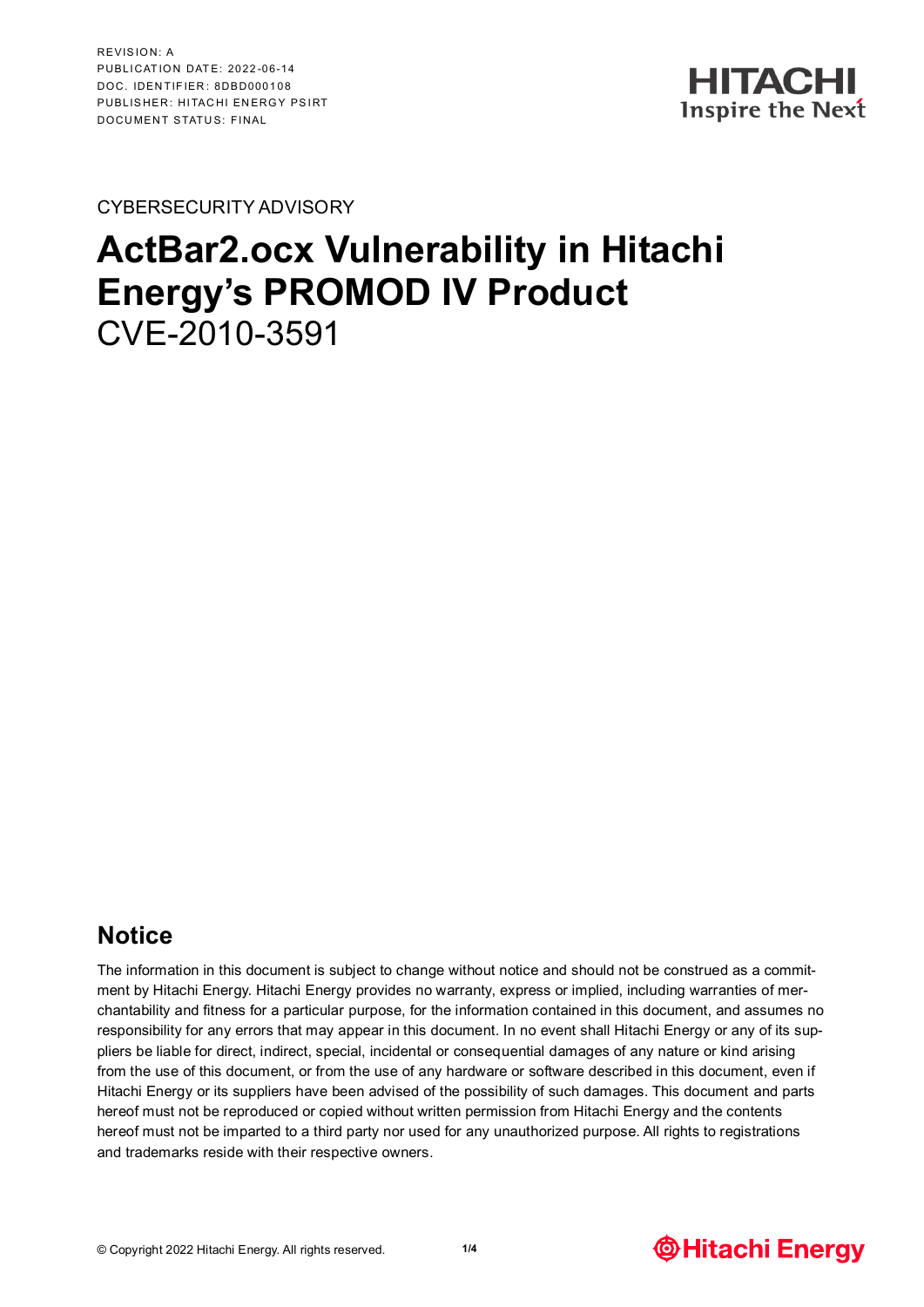# **Summary**

Hitachi Energy is aware of public reports of a vulnerability in the Actbar2.ocx module that affects the PROMOD IV product, versions listed below. An update is available that resolves a publicly reported vulnerability.

An attacker who successfully exploited this vulnerability could delete arbitrary files once the system is compromised.

### **Affected Products and Versions**

List of affected products and product versions:

PROMOD IV version 11.2, 11.3, 11.4

## **Vulnerability ID, Severity and Details**

The vulnerability's severity assessment is performed by using the FIRST Common Vulnerability Scoring System (CVSS) v3.1. The CVSS Environmental Score, which can affect the final vulnerability severity score, is not provided in this advisory as it reflects the potential impact of the vulnerability in the customer organizations' computing environment. Customers are recommended to analyze the impact of the vulnerability in their environment and calculate the CVSS Environmental Score.

| <b>Detail Description</b>                                             |
|-----------------------------------------------------------------------|
| A vulnerability exists in the Actbar 2.0 cx module included in the    |
| product versions listed above. The insecure method "SaveLay-          |
| outChanges" in the 'Actbar2.ocx' ActiveX controls can be ex-          |
| ploited to overwrite arbitrary files. There is the ability for remote |
| attackers to delete arbitrary files once the system is compro-        |
| mised.                                                                |
|                                                                       |

### **Recommended Immediate Actions**

The Table below shows the affected version and the recommended immediate actions.

| <b>Affected Version</b>            | <b>Recommended Actions</b>                                                                   |
|------------------------------------|----------------------------------------------------------------------------------------------|
| PROMOD IV version 11.2, 11.3, 11.4 | As file "Actbar2.ocx" is no longer used by PROMOD IV, the file<br>can be safely removed.     |
|                                    | Navigate to C:\Windows\SysWOW64\                                                             |
|                                    | Find the file Actbar2.ocx                                                                    |
|                                    | Delete the file                                                                              |
| PROMOD IV version later than 11.4  | Install PROMOD IV version11.5 when available – remediation<br>is currently under development |

Hitachi Energy recommends that customers apply the update at the earliest convenience. The update removes the vulnerability by removing the vulnerable component.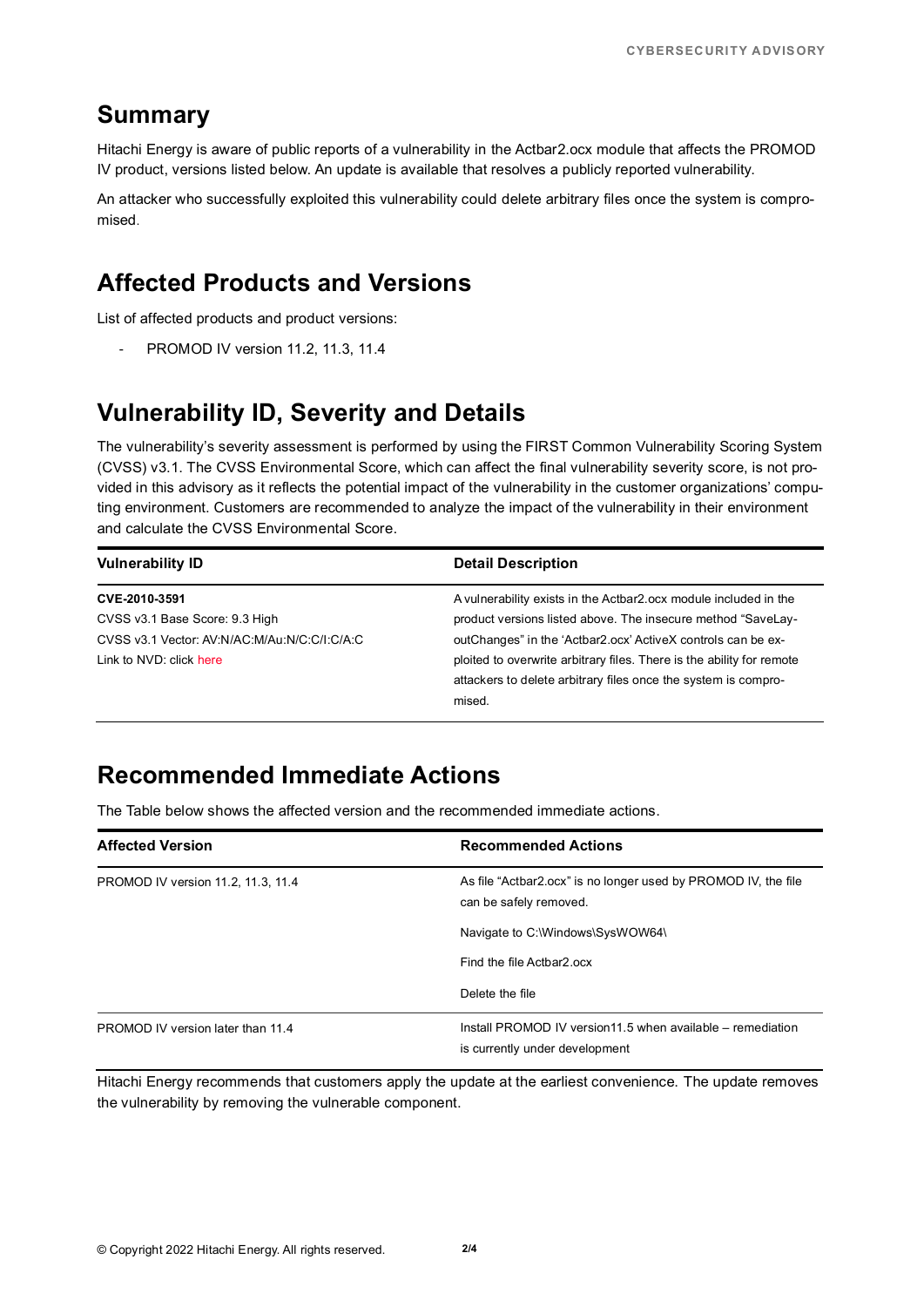# **Mitigation Factors**

Recommended security practices and firewall configurations can help protect a process control network from attacks that originate from outside the network. Such practices include that process control systems are physically protected from direct access by unauthorized personnel, have no direct connections to the Internet, and are separated from other networks by means of a firewall system that has a minimal number of ports exposed, and others that have to be evaluated case by case. It is recommended that the PROMOD IV should be deployed inside the customers DMZ/Network. Process control systems should not be used for Internet surfing, instant messaging, or receiving e-mails. Portable computers and removable storage media should be carefully scanned for viruses before they are connected to a control system.

Additional recommendation is to follow the hardening guidelines published by "The Center for Internet Security (CIS)"<https://www.cisecurity.org/about-us/> to protect the host Operating System.

# **Frequently Asked Questions**

#### **What is the affected product, PROMOD IV?**

Product IV is software that helps with energy planning, transmission congestion, and price forecasting.

#### **What might an attacker use the vulnerability to do?**

An attacker who successfully exploited this vulnerability could remove data from the local system or perform modifications in the workflow, that could impact the overall answer/decision on what to do related to the Energy System.

#### **How could an attacker exploit the vulnerability?**

An attacker could try to exploit the vulnerability by first obtaining access to the terminal on which PROMOD IV is installed. Next, it needs to try to call the vulnerable function "SaveLayoutChanges" from the ActiveX component. Recommended practices help mitigate such attacks, see section Mitigating Factors above.

#### **Could the vulnerability be exploited remotely?**

The vulnerability is not bound to a network stack. In order to exploit this vulnerability an attacker would need to have physical access to an affected system node, or to construct a HTML page of which a victim on PROMOD IV terminal can click and call the vulnerable "SaveLayoutChanges" function.

#### **When this security advisory was issued, had this vulnerability been publicly disclosed?**

Yes, this vulnerability has been publicly disclosed by the developer of the Actbar2.ocx.

#### **When this security advisory was issued, had Hitachi Energy received any report that this vulnerability was being exploited?**

While an exploit to the CVE-2010-3591 is available [1], Hitachi Energy does not have information to indicate Hitachi's Energy's products have been exploited.